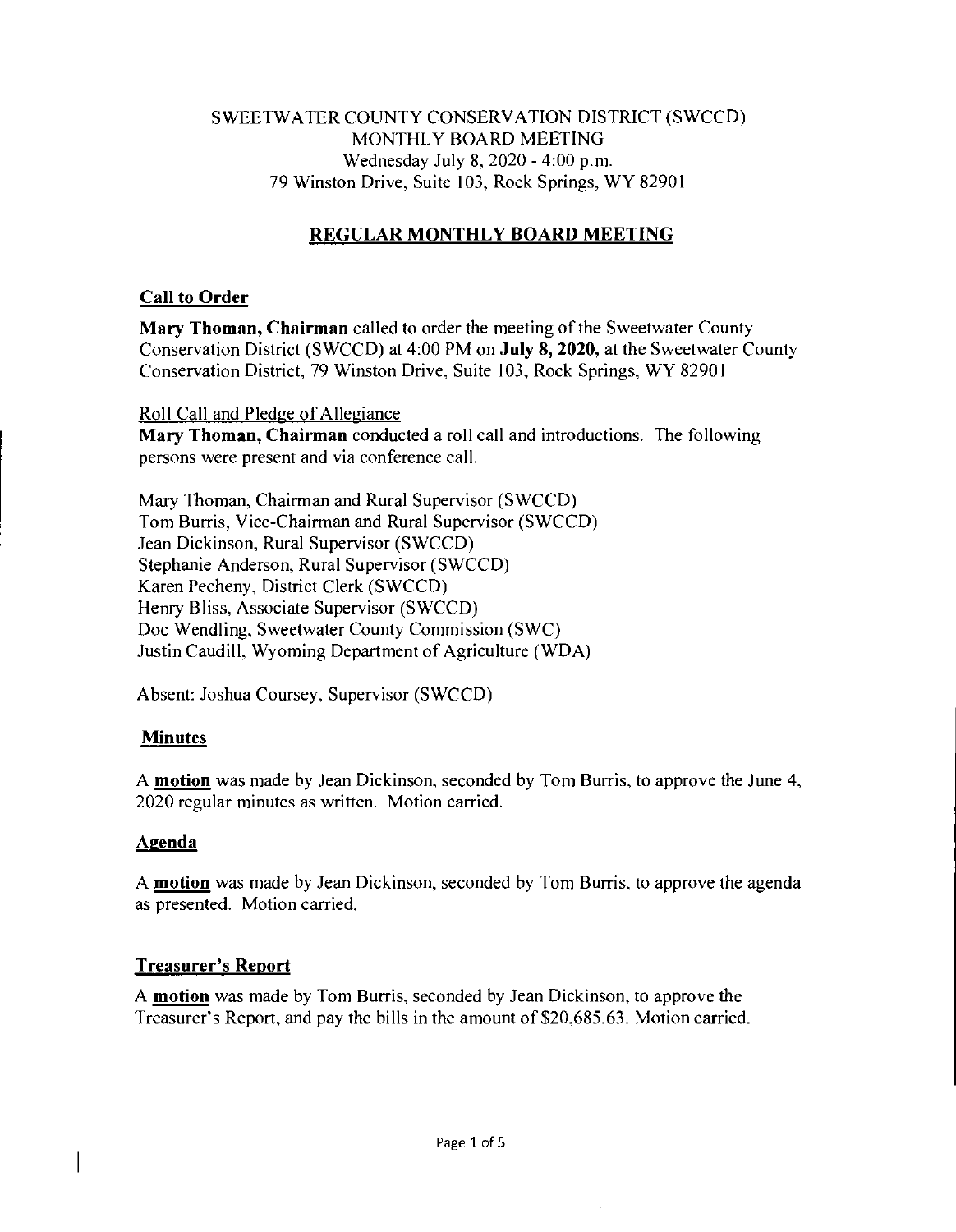# SWCCD Budget Hearing - July 15

A Budget Hearing will be held on July 15 at 10:00 a.m. at the SWCCD Office and a teleconference will be available for calling in. Staff will send out a reminder.

# Special Report

Commissioner Doc Wendling

- Reported on county budgets. Going forward the county will start the budget process earlier next year to begin the budget dialogue.
- From the Governor's Office: Implementing a State budget cut, Gordon said state agencies have been asked to identify an "all-in" 20 percent cut to their budget, as well as an additional 10 percent, Wendling reported cuts by the end of July and how the impacts will be to Sweetwater County projected at 105 million.
- Reported on the press conference from Governor Gordon discussing the Occidental Land Purchase that the State Loan and Investment Board (SLIB) recently approved to go out to bid. The land purchase, which would include Occidental Petroleum's lands in Sweetwater, Carbon and Uinta counties, is also an asset purchase. The state could be purchasing mineral rights to trona, natural gas, coal, and other minerals, in addition to the land itself. Gordon said the state will figure out a way to have a state-wide public comment, possibly via Zoom. The WCCA supports the purchase as long as it's fair and valuation stays the same.

# Justin Caudill, Wyoming Department of Agriculture

- Reported on the Rangeland Health Assessment Program. (RHAP) The Program is currently on hold.
- Reported on the Wyoming Landscape Conservation Initiative (WLCI) meeting and gave an update on current projects and funding. One of the projects included a culvert replacement on Sage Creek. The Board would like more information and suggested a possible tour, to learn more about habitats, fisheries, and what allotment it is in. Caudill will get the information back to the Board.
- Reported on the Governor's request of 10% cuts for the Department of Agriculture, the cuts will still need to go through the budget process. Another 10% cut will be coming and the Department is expecting another 10% by the start of next year. Total budget cuts expected to be around 30%. The annual base funding and the water quality program for Conservation Districts so far has not been affected.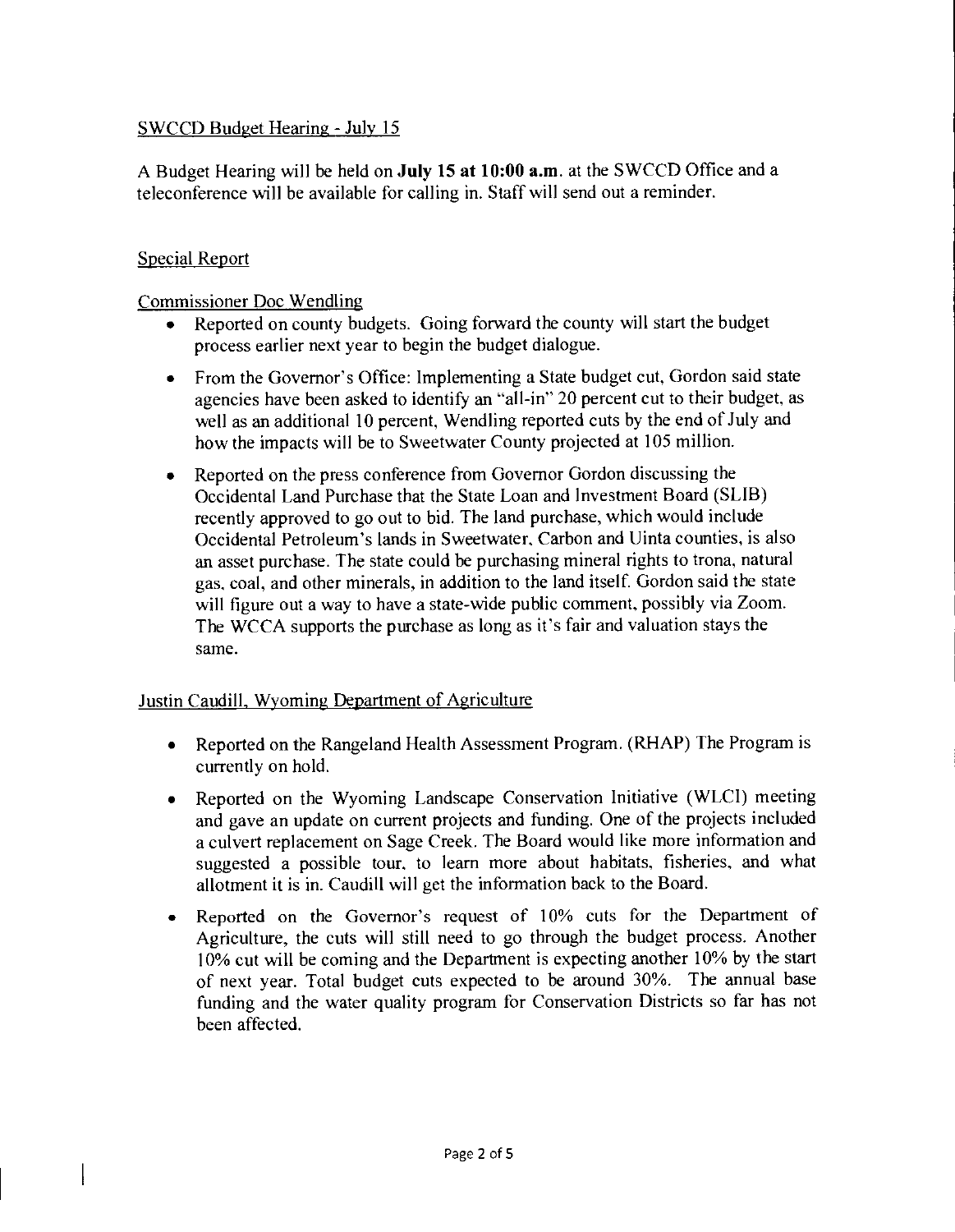# **Unfinished Business**

# WDA Interim Report — Killpecker Creek Killpecker Creek Headcuts and Assessment

The report was included in Supervisors packets. The grant total is \$9,398.00 — staff submitted the yearly plan, Interim Report and requested \$5,950.00 (\$3,448.00 remaining in grant funds) the grant expires June 30, 2021.

#### Long Range Use Plan & Policy (LRUPP)

The Plan expires on 12-30-2020. The Board discussed timelines for activities, meetings and the public comment period. Staff was directed to send the timeline to legal for review.

#### Annual Awards Program

The Board discussed submitting names for the awards program which included: Kim Brown, Dustin Eaton, Kent Connelly, Cat Urbigkit and Steve Core. Send comments to staff.

# New Business

Pre-Decisional — Coalition of Local Governments (CLG) Re:

- Gateway South Industrial Siting 6-15-2020
- Discussion Draft Senate File 159 Rules 6-24-2020
- CLG Letter to PacifiCorp 5-22-2020
- WY CLG Discussion Points Re: Alternative B Travel Management Area 3 EA Comments 6-20-2020

A **motion** was made by Jean Dickinson, seconded by Tom Burris, to ratify the comments. Motion carried.

# Well Water Testing Day

The Board reviewed the information included in their packets. Staff was directed to reach out to the Sweetwater County Environmental Health Department regarding their water testing program and send that information out to remind rural landowners about the service.

# Wyoming Association of Conservation Districts (WACD) Funding Summary

State budget cut allocation to Conservation District Funding. The WACD Board placed a high priority on protecting the base funding allocation to districts. To achieve that, the next **10%**  is likely to come from remaining water quality grants, lab analysis, and training and equipment funding.

For those districts that have been using the Department of Agriculture lab for sample analysis, that service under these cuts will no longer exist. You will need to budget for sample analysis for the coming fiscal year. The Board did recommend that the water quality grants submitted be fully funded.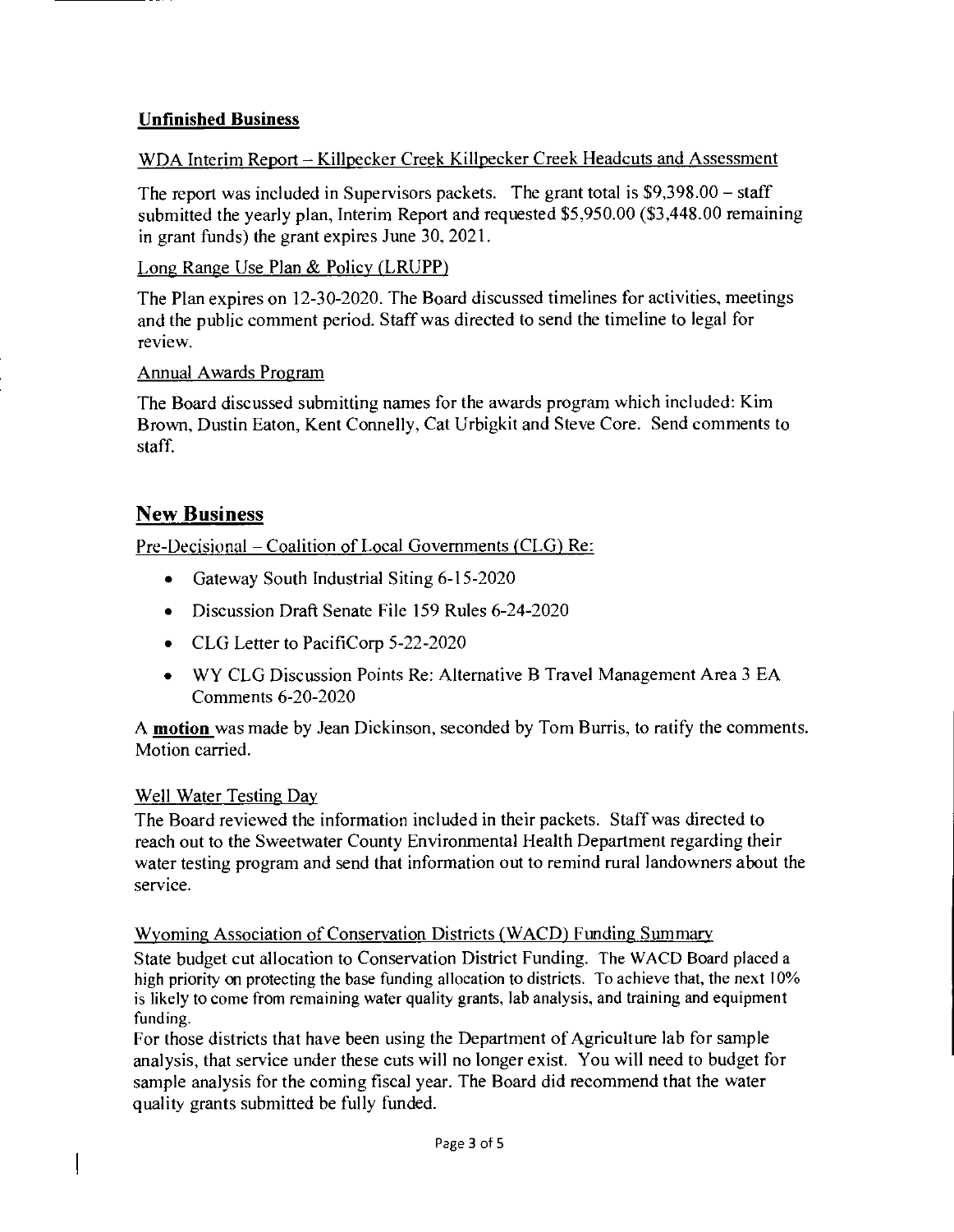# WACD Conservation District Director — Retirement

A **motion** was made by Jean Dickinson, seconded by Tom Burris, to authorize staff to purchase a retirement gift in the amount of \$200.00 from the tree account. Motion carried.

# Wyoming Landscape Conservation Initiative (WLC1 Project)

The Board would like more information on BLM forestry projects. Caudill will follow up on shovel ready projects and the Sage Creek culvert project.

# **Supervisors Reports**

#### Mary Thoman

- Attended the Coalition of Local Governments (CLG) Meeting and the Wyoming Landscape Conservation Initiative (WLCI) Meeting. The next CLG Meeting will be July 23 in Kemmerer.
- Reported on Justin Williams, Department of Agriculture, reached out to Thoman and asked if the Board would like to have a tour of the Sweetwater Solar Farm. Mary will follow up on a possible tour.
- Attended the Powder River Basin Council and Occidental Land Transfer webinars.

# Jean Dickinson

• Working on comments for the Ashley National Forest.

# **Staff Reports**

#### Karen Pecheny

- Reported on and submitted the interim report for the WDA Water Quality Grant for Killpecker Creek and submitted a reimbursement request and budget tracking document on the Bitter Creek 205j Grant for the Watershed Based Plan.
- Entered Fiscal Year 2021 Budget into QuickBooks and the State Budget form.
- Spoke with Uinta and Sublette County Conservation Districts on cattle chutes. Uinta does not have a cattle chute. Sublette does and they have an agreement with the Wyoming Livestock Board. They do not charge their producers any fees to use the chute, they require a liability policy before they can check out the chute and they must bring back the chute clean or they will not be able to use it in the future. The Livestock Board pays for maintenance on the chute. Thoman and Burris will follow up on the Sweetwater County Conservation District's lease agreements.